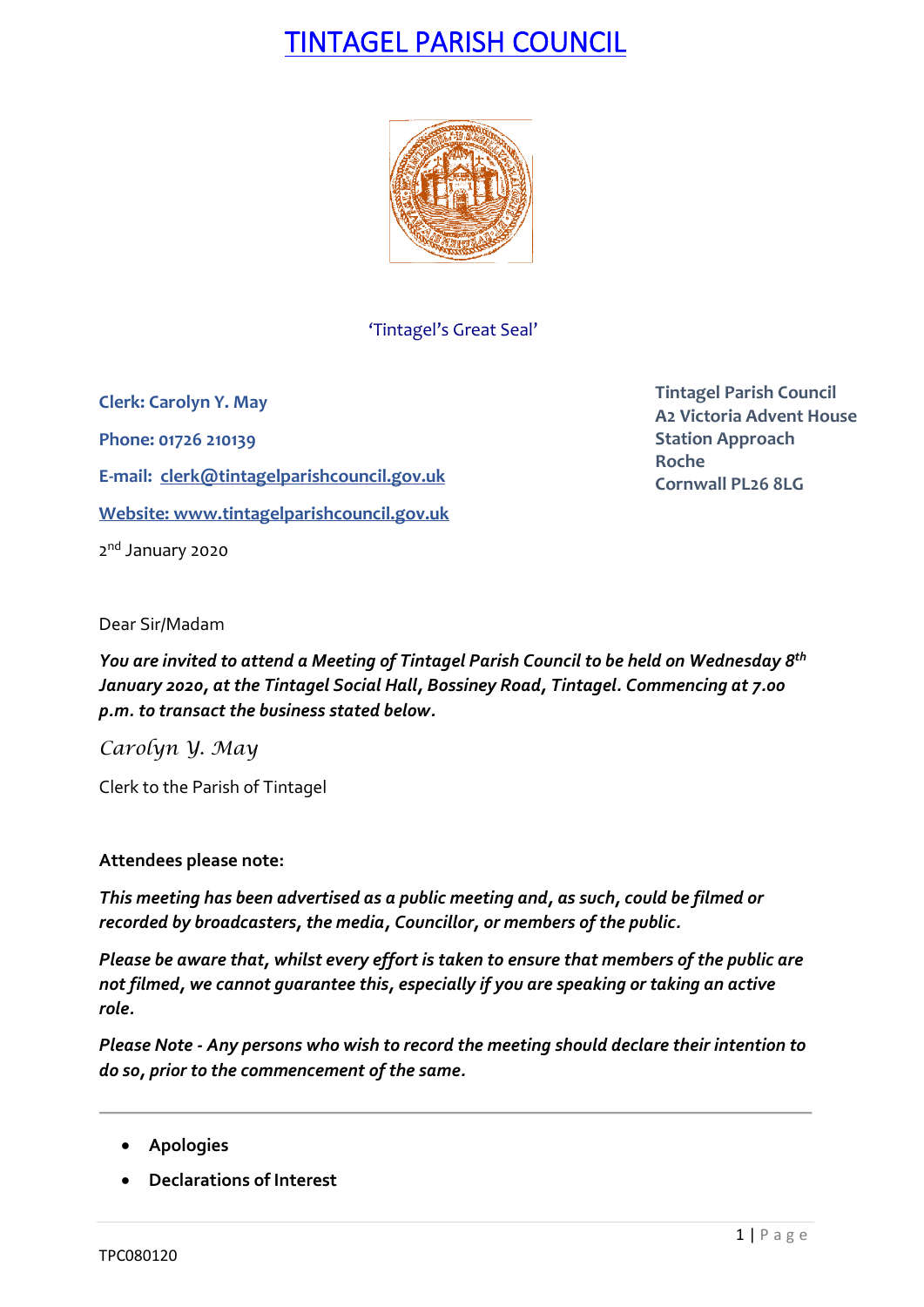- **Invitation to members of the public to speak prior to meeting, (10 minutes allowed for this item) -** Participants attention is respectfully drawn to the Parish Council's 'Public Participation Policy', which sets out the rules governing this part of the agenda - only items listed on the said agenda may be discussed.\*
- **Tintagel Social Hall** Mrs Irene Gledhill

### **AGENDA**

**Minutes -** To Approve the Minutes of the previous meeting, held on the 4 th December 2019 and matters arising (Appendix A).

**Cllr Barry Jordan**

**Mr Cillian Cockburn** – Molesworth Street Development, C&Q Construction

**Christmas Lights** – Cllr Harper

**Planning Applications** – Appendix B

**Planning Decisions** – Appendix C

**Accounts Payable** – Appendix D (to follow)

#### **Updates**:

- Planning Group Cllr. Goward
- Projects Cllr. Appleby-Tremain (Social Hall)
- TVC Cllr. Harper

#### **Correspondence**

• Grant Application

#### **Part II**

#### *COMMITTEE DELIBERATIONS*

*Pursuant to section 1(2) of the Public Bodies (Admission to Meetings) Act 1960, it is resolved that, because of the confidential nature of the business to be transacted, the public and press leave the meeting during consideration of the following items: -*

#### **Confidential Parish Council Matters**

- **Acquisitions & Disposals** formulation of Advisory Group (deferred from December 2019)
- **Conduct**
- **Dissemination Process**
- **\* Public Participation**
	- Persons wishing to speak at any meeting can only do so in relation to decision items on the agenda.
	- In respect of questions at Council meetings, members of the public must give notice in writing to the Parish Clerk, by no later than noon on the Friday before the Council meeting. The notice must specify the nature of the question in enough detail to enable a reply to be prepared. Questioners have the right to ask one supplementary question once they have received the chairman's response.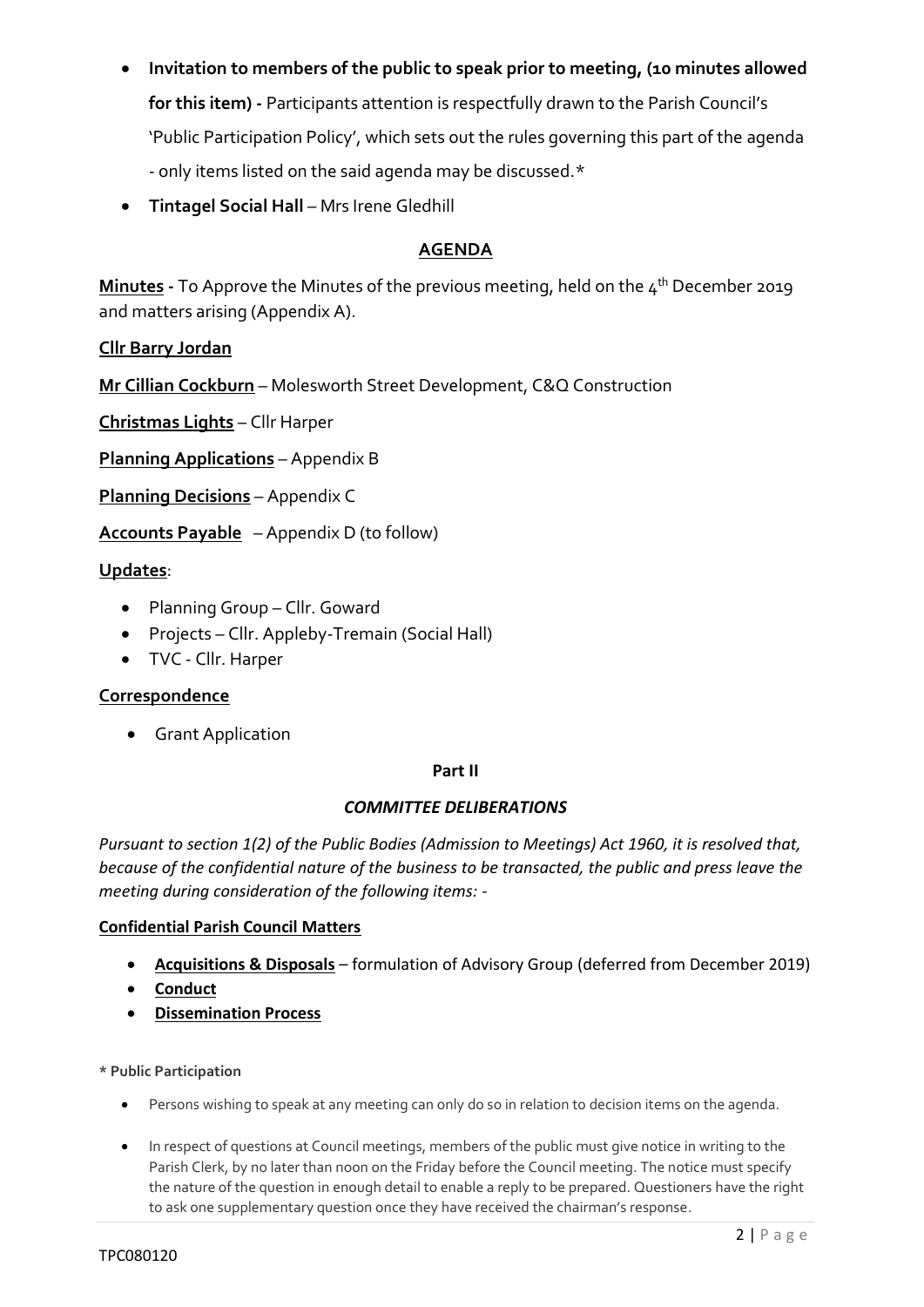• Contributions are limited to one per person per item and no person shall speak for more than 3 minutes, except in exceptional circumstances, to be determined by the Chairman.

**Next Meeting - The next Scheduled meeting is on Wednesday 5 th February 2020.**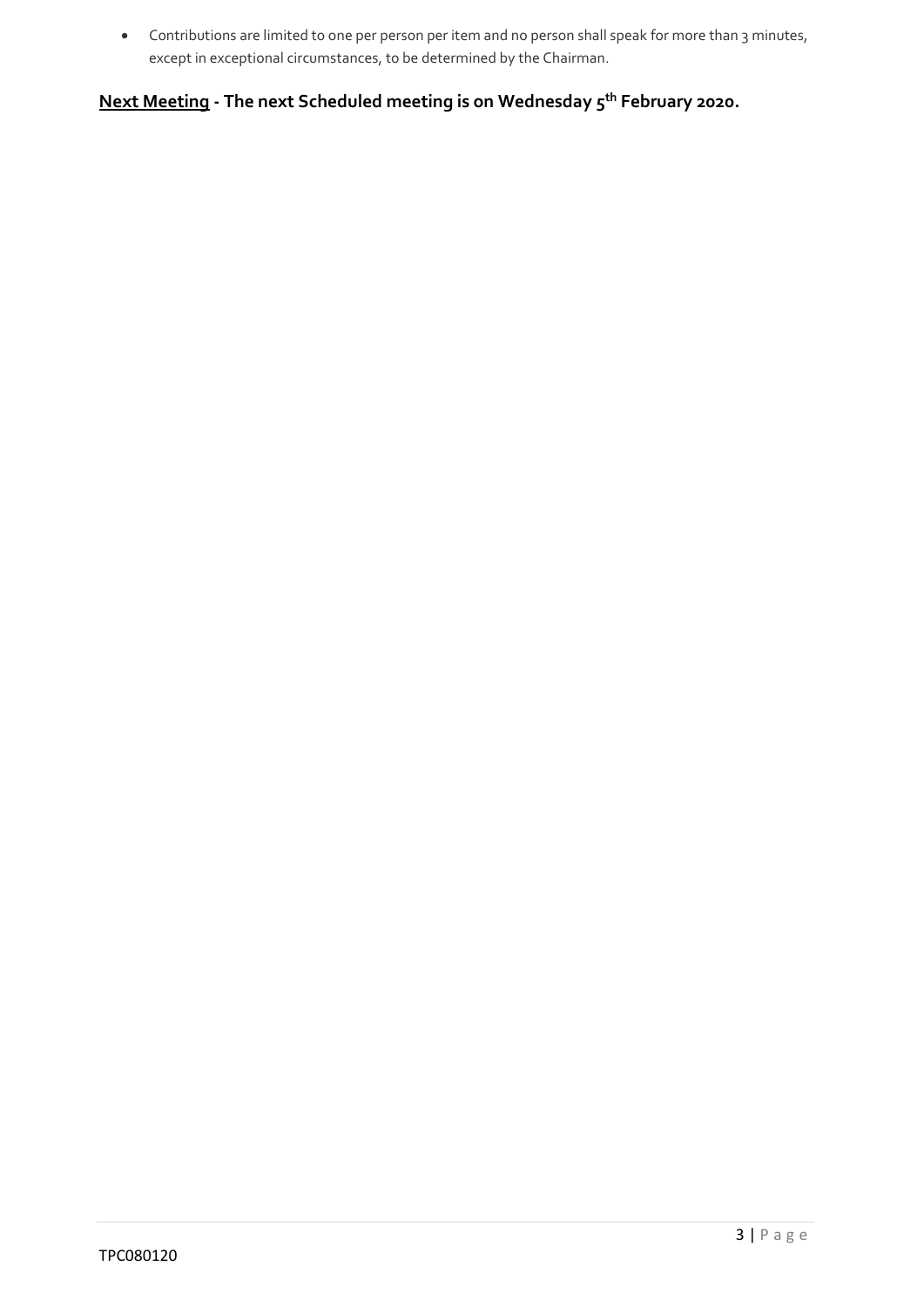# **PLANNING APPLICATIONS Appendix B**

| Reference                    | PA19/10798                                                       |
|------------------------------|------------------------------------------------------------------|
| Alternative Reference        | PP-08353373                                                      |
| <b>Application Validated</b> | Tue 17 Dec 2019                                                  |
| Address                      | 27 Palmers Terrace Treknow Tintagel PL34 0EH                     |
| Proposal                     | Proposed single storey extension to side of existing<br>dwelling |
| <b>Status</b>                | Awaiting decision                                                |

| Reference                    | PA19/10672                                                                                             |
|------------------------------|--------------------------------------------------------------------------------------------------------|
| Alternative Reference        | PP-08348778                                                                                            |
| <b>Application Validated</b> | Thu 19 Dec 2019                                                                                        |
| Address                      | Land South Of Clifton Cottage Treknow Tintagel<br>Cornwall                                             |
| Proposal                     | Variation to approved plans under PA16/11782<br>dated 07/04/2017 for the construction of a<br>dwelling |
| Status                       | Awaiting decision                                                                                      |

| Reference                    | PA19/10575                                                                                                      |
|------------------------------|-----------------------------------------------------------------------------------------------------------------|
| Alternative Reference        | n/a                                                                                                             |
| <b>Application Validated</b> | Tue 17 Dec 2019                                                                                                 |
| Address                      | Penpoll Treven Tintagel Cornwall PL34 0DT                                                                       |
| Proposal                     | Demolish existing double and single storey<br>extension to rear. Construct new single storey rear<br>extension. |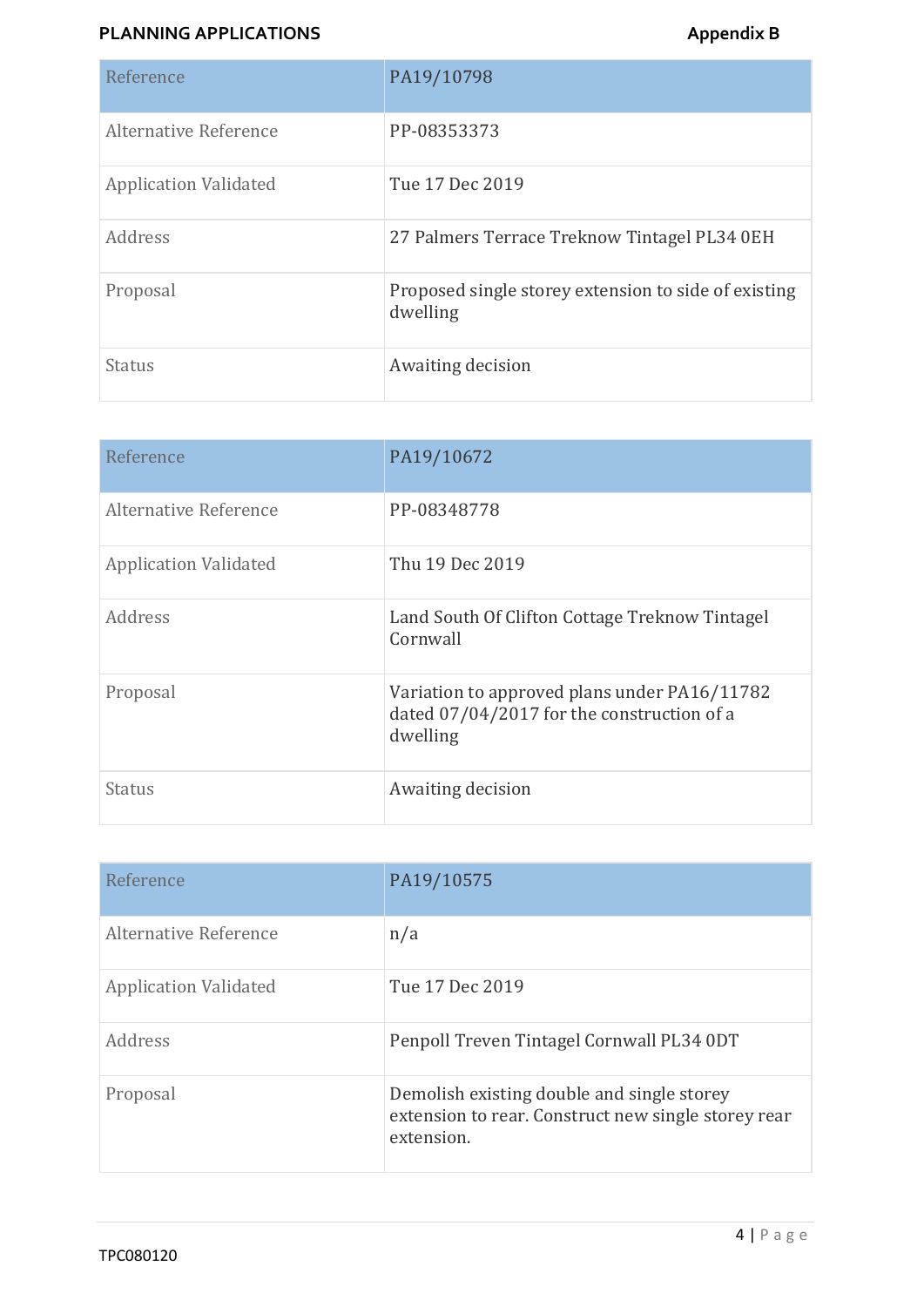| Reference                    | PA19/10130                                     |
|------------------------------|------------------------------------------------|
| Alternative Reference        | PP-08308322                                    |
| <b>Application Validated</b> | Tue 17 Dec 2019                                |
| Address                      | Land West Of 3 Atlantic Close Treknow Tintagel |
| Proposal                     | Construction of dwelling and garage            |
| <b>Status</b>                | Awaiting decision                              |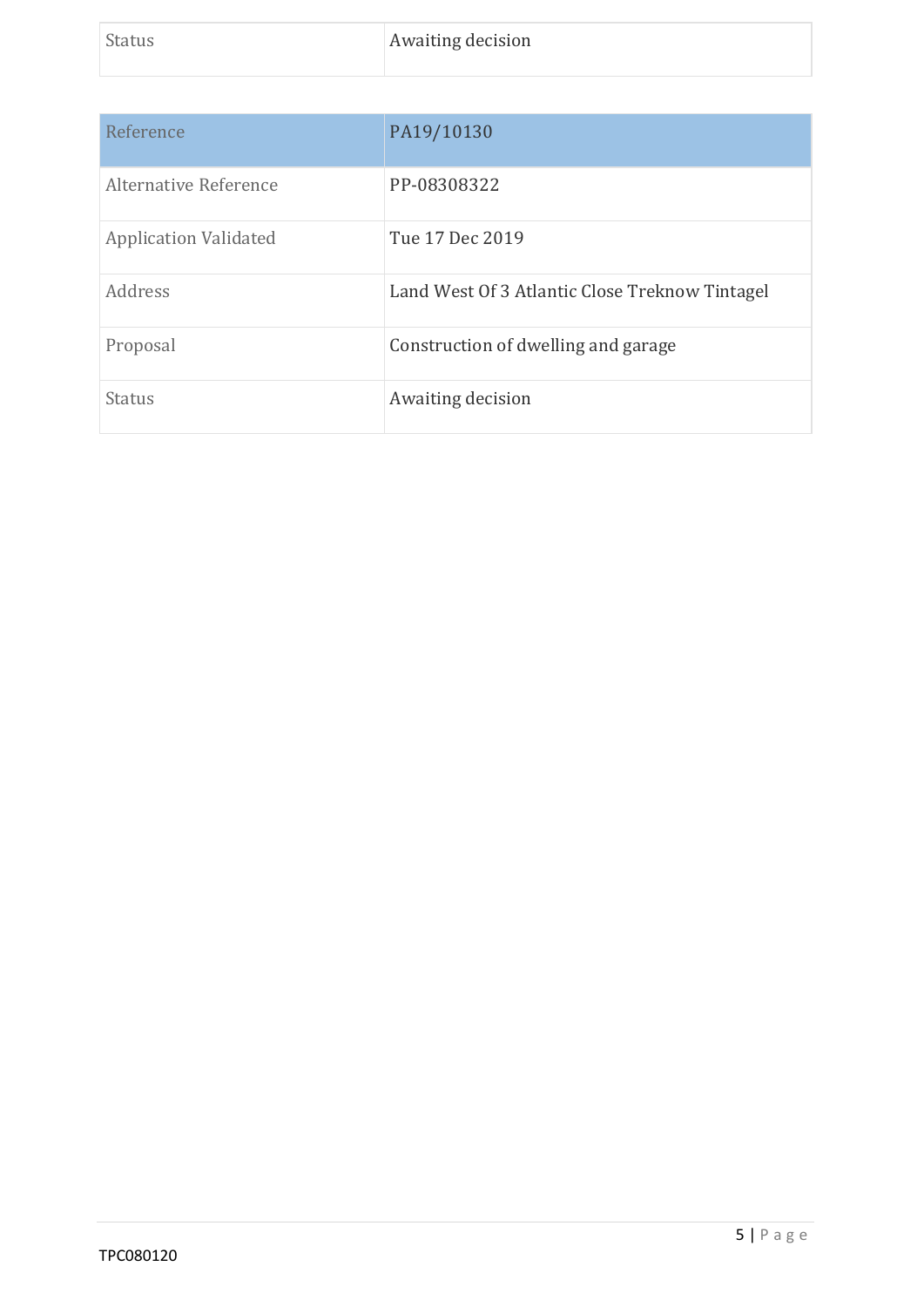# **PLANNING DECISIONS Appendix C**

| Reference                    | PA19/08983                                                                                                                                                                                                                                                                                                |
|------------------------------|-----------------------------------------------------------------------------------------------------------------------------------------------------------------------------------------------------------------------------------------------------------------------------------------------------------|
| Alternative Reference        | N/A                                                                                                                                                                                                                                                                                                       |
| <b>Application Validated</b> | Fri 11 Oct 2019                                                                                                                                                                                                                                                                                           |
| Address                      | Cherry Tree Fore Street Tintagel Cornwall PL34<br>0DA                                                                                                                                                                                                                                                     |
| Proposal                     | Works to trees covered by a Tree Preservation<br>Order, namely to remove lower branches over<br>buildings/sheds/garages to give approximately 1.5<br>metre clearance and to remove lower branches over<br>parking area to approximately 4m clearance. Works<br>requested are for general tree maintenance |
| Status                       | Decided                                                                                                                                                                                                                                                                                                   |
| Decision                     | Approved with conditions                                                                                                                                                                                                                                                                                  |

| Reference                    | PA19/08983                                                                                                                                       |
|------------------------------|--------------------------------------------------------------------------------------------------------------------------------------------------|
| Alternative Reference        | PP-08218883                                                                                                                                      |
| <b>Application Validated</b> | Mon 28 Oct 2019                                                                                                                                  |
| Address                      | King Arthurs Hall Fore Street Tintagel PL34 0DA                                                                                                  |
| Proposal                     | Listed building consent to replace the street facing<br>slope of the roof with new natural slate, refurbish<br>rainwater goods and redecoration. |
| <b>Status</b>                | Decided                                                                                                                                          |
| Decision                     | Approved with conditions                                                                                                                         |

| Reference                    | PA19/08880      |
|------------------------------|-----------------|
| Alternative Reference        | IAP00054098-001 |
| <b>Application Validated</b> | Thu 17 Oct 2019 |